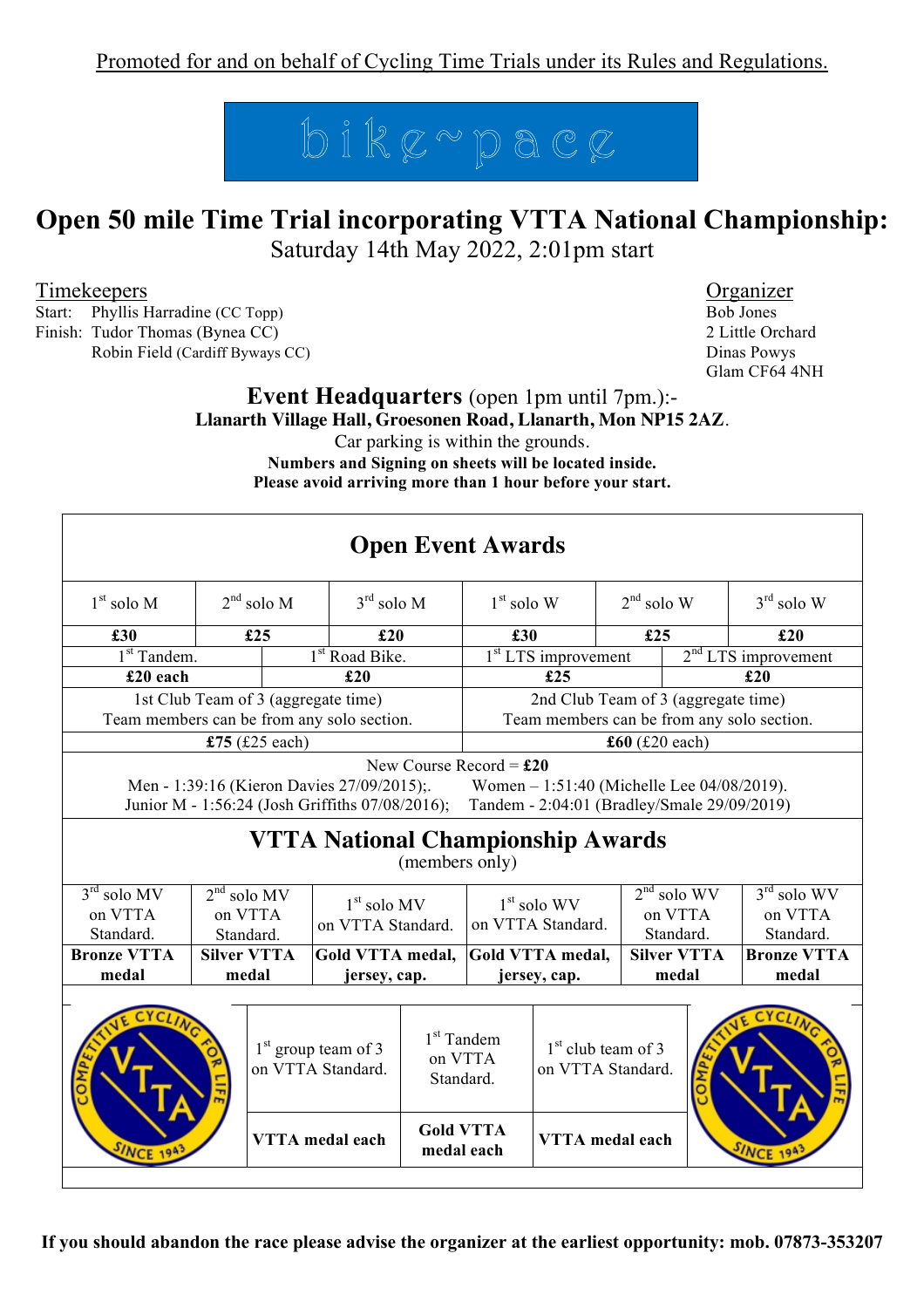#### **COURSE R50/1b START IS APPROX 5.8 MILES FROM EVENT HQ.**

#### OS References: Sheet 161 - Start and Finish SO 308121

**Start** on A40 at first lay-by approx half a mile east of Hardwick rbt; at concrete joint marked 74, which is 39 yards west of white post 13/1. Proceed eastwards to Raglan rbt (7.060) where straight on for half a mile to bear left onto unclassified road (old A40) and proceed towards Monmouth to junction with A40, one mile west of Mitchel Troy (12.080). Turn hard left **(M)**  to rejoin A40 westbound. After passing Monmouth Services, take 1st left and continue on A40 to Raglan rbt (17.166) where straight on to Hardwick gyratory (24.766). Circle gyratory **(M)** and take A40 dual carriageway eastbound past the Start and back to Raglan rbt (31.811). Repeat as before (Mitchel Troy 37.831) (Raglan rbt 42.917) to **Finish** in 8th lay-by (opposite start) at white post marked 13/1. 50.030 miles.

#### **NO PUSHER-OFF at the Start !**

Competitors race around Hardwick Gyratory only once - between the two laps. There will be plenty of cycle event warning signs, arrows, and marshals at points M:-



**If you should abandon the race please advise the organizer at the earliest opportunity: mob. 07873-353207**